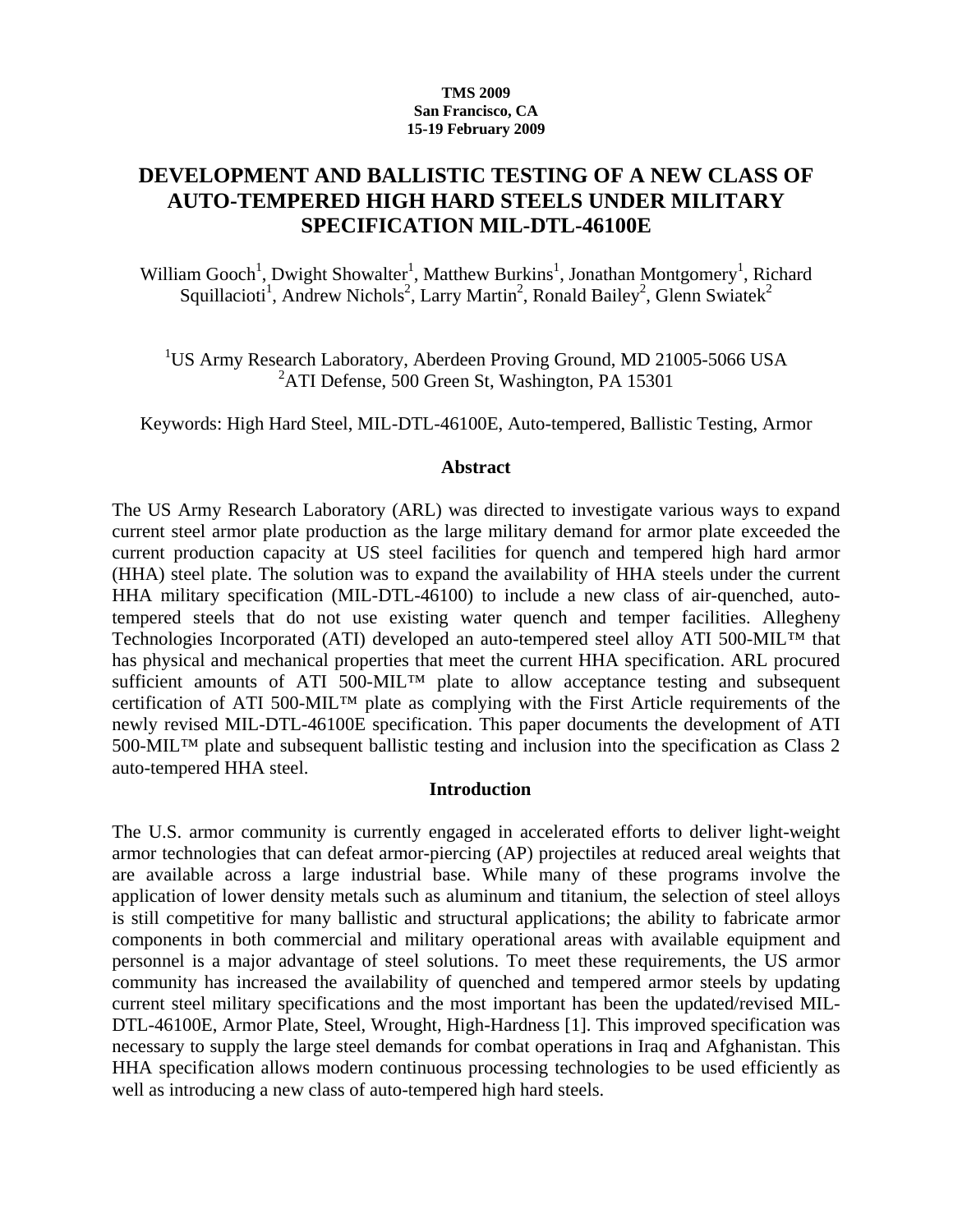ARL was directed to investigate various ways to expand current steel armor plate production as the large military demand for armor plate exceeded the current production capacity at US steel facilities for quench and tempered HHA steel armor plate. The solution was to expand the availability of HHA steels under the current military specification to include a new class of airquenched, auto-tempered steels that do not use existing water quench and temper facilities. Allegheny Technologies Incorporated (ATI) developed an auto-tempered ATI 500-MIL™ steel alloy that has physical and mechanical properties that meet the current HHA specification. ARL procured sufficient amounts of ATI 500-MIL™ plate to allow acceptance testing and subsequent certification of ATI 500-MIL™ plate as complying with the First Article requirements of the newly revised MIL-DTL-46100E specification.

Currently, the highest performing U.S. made steel alloys for AP bullet protection are manufactured to MIL-DTL-46100E HHA with a hardness range of 477-534 BHN and to MIL-A-46099C Dual Hardness Armor (DHA) that is produced by roll bonding a 601-712 BHN front plate to a 461-534 BHN back plate [2]. The roll-bonded DHA steels are complex to produce and have known production limitations. In the near-term, the US Army will be releasing a new ultrahigh hard steel specification for plate hardness over 534 BHN that will further expand the hardness range for ballistic applications. The improved ballistic resistance of steel as a function of increasing hardness is well established in the ballistic community, particularly by Rapacki *et al* in the 15<sup>th</sup> International Symposium on Ballistics [3]. HHA steel increases AP bullet defeat, reduces armor weight, and is less difficult to manufacture than the DHA. This paper documents the development of ATI 500-MIL™ plate and subsequent ballistic testing and inclusion into the specification as Class 2 auto-tempered HHA steel.

## **Allegheny Technologies ATI 500-MIL™ Plate**

In June 2008, ATI announced the successful launch of a new class of HHA specialty steel. This next generation armor steel, designated ATI 500-MIL™, was developed in response to limited American HHA production and limited performance features of materials in this class. ATI 500-MIL™ alloy is melted, rolled, and finished in America on fully-integrated assets owned and operated by ATI. This new material is designed to offer additional features that were not previously available in traditional quench and temper high hard armor steels. Product design is also geared to obtain improvements in ballistic and blast resistance when compared with other HHA materials. ATI 500-MIL<sup>TM</sup> steel plate is designed to meet the requirements in MIL-DTL-46100E while also offering features that address several common challenges frequently encountered with conventional HHA plates.

The composition of ATI-500-MIL™ alloy includes appreciable amounts of Ni-Cr-Mo which results in relatively high hardenability and increased toughness compared to other HHA alloys (Tables 1 and 2) [4]. As a result, the balanced combination of unique properties and consistent quality allows this alloy to meet the specifications outlined in the MIL-DTL-46100E which was recently revised to account for these improvements.

ATI-500-MIL™ armor addresses secondary processing difficulties associated with various operations. Specifically, operations such as forming (cold and hot), cutting or sectioning, and post-operation heat treatments for restorations of ballistic properties were successfully alleviated. These post-process improvements are partly due to the fact that the alloy is auto-tempered upon air-cooling, thereby eliminating the traditional liquid quenching and temper treatment. The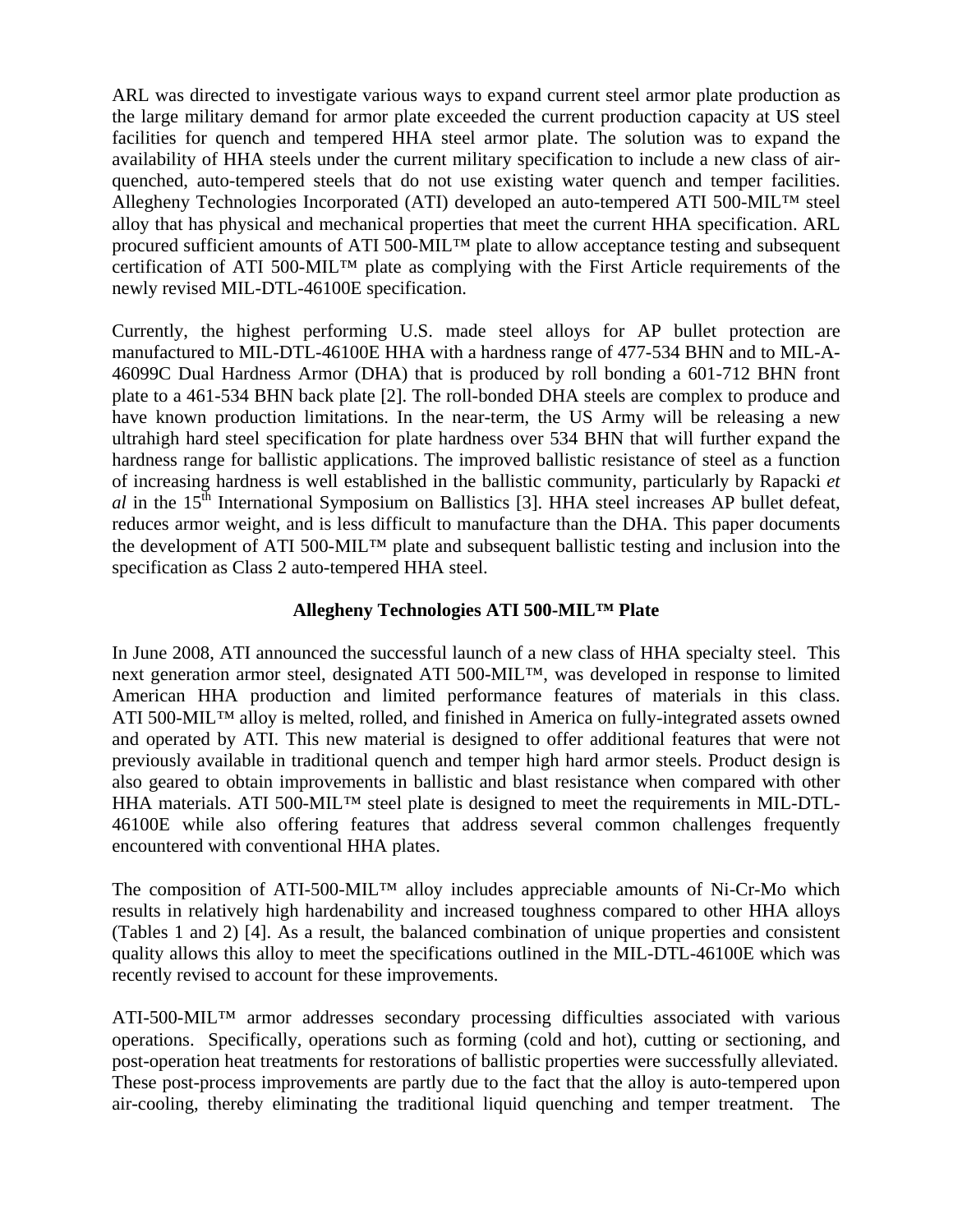slower air-cooling combined with ATI's proprietary processing results in significantly higher dimensional stability of the armor.

Residual stresses in ATI 500-MIL™ products are also reduced compared to traditional liquid quenched and tempered products. These improvements result in flatter armor product that exhibits minimal distortion during fabrication operations such as hot or cold cutting. Since the product is auto-tempered, the alloy does not require any special post-welding operations involving liquid quenching and temper to restore ballistic properties.

| <b>Alloy</b>  | $\%C$<br>max | %Si      | $\%Mn$<br>max | $\%P$<br>max | %S<br>max | $%$ Cr<br>max | %Ni<br>max | $\%Mo$<br>max |
|---------------|--------------|----------|---------------|--------------|-----------|---------------|------------|---------------|
| ATI 500-MILTM | $0.22 -$     | $0.25 -$ | $0.80 -$      | 0.020        | 0.005     | $.60-$        | $3.50-$    | $0.22 -$      |
|               | 0.32         | 0.45     | 1.20          | max          | (max      | 2.00          | 4.00       | 0.37          |

Table 1. Chemical Composition of ATI 500-MIL™ Plate

| <b>Alloy</b>  | <b>Hardness</b><br><b>BHN</b> | Charpy-V<br>-40 $^{\circ}$ C<br>$ft/lbs$ (J) | <b>Yield Strength</b><br>ksi (MPa) | <b>Tensile strength</b><br>ksi (MPa) | <b>Elongation</b><br>$\frac{1}{2}$ |
|---------------|-------------------------------|----------------------------------------------|------------------------------------|--------------------------------------|------------------------------------|
| ATI 500-MILTM | 477-534                       | 20 (27)                                      | 150 (1034)                         | 260 (1792)                           |                                    |

Table 2. Mechanical Properties of ATI 500-MILTM Plate

## **EXPERIMENTAL PROCEDURE**

The ballistic performance of ATI 500-MIL<sup>™</sup> steel plates was determined by obtaining the V<sub>50</sub> ballistic limit for each thickness of plate against the corresponding specified test projectile. The test methodology is described in detail in the MIL-STD-662F [5]. The  $V_{50}$  ballistic limit is the velocity at which an equal number of fair impact complete penetration (target is defeated) and partial penetration (target is not defeated) velocities are attained using the up-and-down firing method. Fair impact is defined as occurring when a projectile with an acceptable yaw strikes the target at a distance of at least two projectile diameters from a previously damaged impact area or edge of plate. A complete penetration is determined by placing a 0.5mm (0.020") 2024 T3 aluminum witness plate 152.6mm (6.00") behind and parallel to the target. If any penetrator or target fragment strikes this witness plate with sufficient energy to create a hole through which light passes, the result is considered a complete penetration. A partial penetration is any impact that is not a complete penetration. For the MIL-DTL-46100E specification, the  $V_{50}$  ballistic limit is defined as the average of six fair impact velocities comprising the three lowest velocities resulting in complete penetration and the three highest velocities resulting in partial penetration. A maximum spread of 45.7 m/s (150 fps) shall be permitted between the lowest and highest velocities employed in determination of ballistic limits. The data for the ATI 500-MIL™ steels are compared to the base line ballistic acceptance data of MIL-DTL-46100E.

## **TEST PROJECTILES**

The eight ATI 500-MIL™ plates tested for First Article certification ranged in thickness (nominal) from 0.1875" (4.8 mm) up to 1.000" (25.4 mm). The corresponding test projectiles and plate obliquities required for each thickness under MIL-DTL-46100E are listed in Table 3.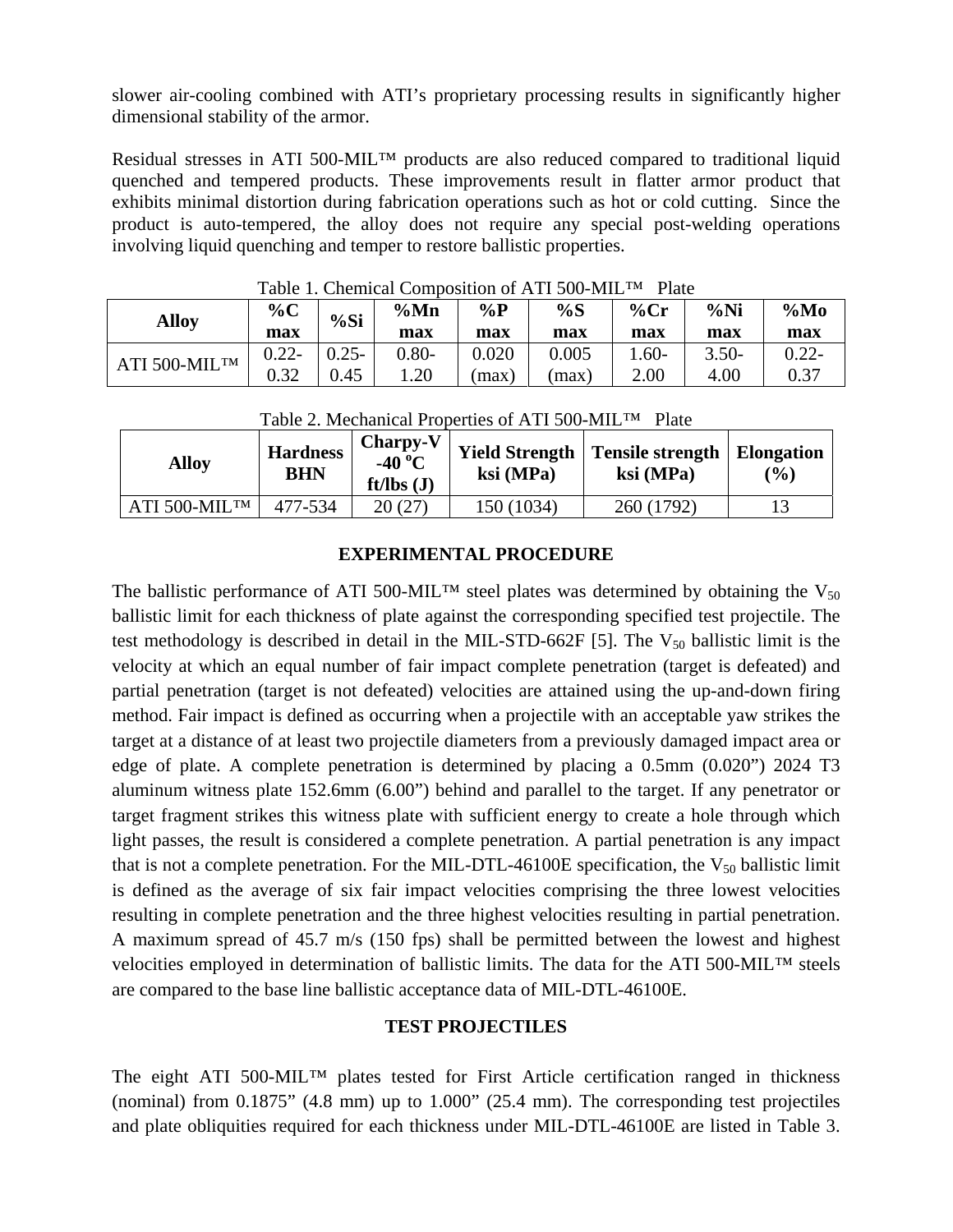The weights and sizes of the projectiles are shown in Table 4. These projectiles are shown in Figures 1 and 2 with the 14.5-mm BS41 being a tungsten carbide core and the rest hardened steel. In some cases, additional testing was conducted outside this range to allow the data to be graphed. This is noted for the nominal 8mm (0.315") thickness.

| Nominal thickness range, in (mm)     | Obliquity,<br>degrees | <b>Test Projectile</b> |
|--------------------------------------|-----------------------|------------------------|
| $0.118(3.0)$ to $0.300(7.62)$ incl.  | 30                    | Cal 0.30 APM2          |
| $0.301(7.62)$ to $0.590(15.0)$ incl. | 30                    | Cal 0.50 APM2          |
| $0.591(15.0)$ to $0.765(19.4)$ incl. | 30                    | 14.5 mm B32            |
| $0.766$ (19.4) to 1.130 (28.7) incl. | 30                    | 14.5 mm BS41           |

Table 3. Thickness Ranges and Corresponding Test Projectiles for First Article Testing

Table 4. Geometries and Weights of Projectiles Utilized in ATI 500-MIL™ Plate Testing

| Projectile<br>Type              |            | Projectile  | Core         |            |            |            |
|---------------------------------|------------|-------------|--------------|------------|------------|------------|
|                                 | Length     | Diameter    | Weight       | Length     | Diameter   | Weight     |
|                                 | in. $(mm)$ | in. $(mm)$  | Grains $(g)$ | in. $(mm)$ | in. $(mm)$ | Grains (g) |
| $0.30$ -cal<br>APM <sub>2</sub> | 1.39(35.3) | 0.31(7.85)  | 166(10.8)    | 1.08(27.4) | 0.24(6.2)  | 81(5.3)    |
| $0.50$ -cal<br>APM <sub>2</sub> | 2.31(58.7) | 0.51(12.98) | 708 (45.9)   | 1.87(47.5) | 0.43(10.9) | 400(25.9)  |
| $14.5$ -mm<br><b>B32</b>        | 2.61(66.3) | 0.59(14.86) | 990(64.1)    | 2.09(53.1) | 0.49(12.4) | 633(41.0)  |
| 14.5-mm<br><b>BS41</b>          | 2.07(52.6) | 0.59(14.94) | 975(63.2)    | 1.27(32.3) | 0.43(10.9) | 585 (37.9) |







0.50-Cal APM2 Test Projectiles and B32 Test Projectiles (Bottom)

# **RESULTS AND DISCUSSION**

The V<sub>50</sub> ballistic limits and standard deviation,  $\sigma$ , for each plate thickness were determined experimentally for the ATI 500-MIL<sup>TM</sup> plates and the data is shown in Table 5 for each test projectile. Figures 3-6 plot the  $V_{50}$  velocities versus the ATI 500-MIL<sup>TM</sup> plate thickness as well as the acceptance velocity specification curve for HHA steel (MIL-DTL-46100E). The ballistic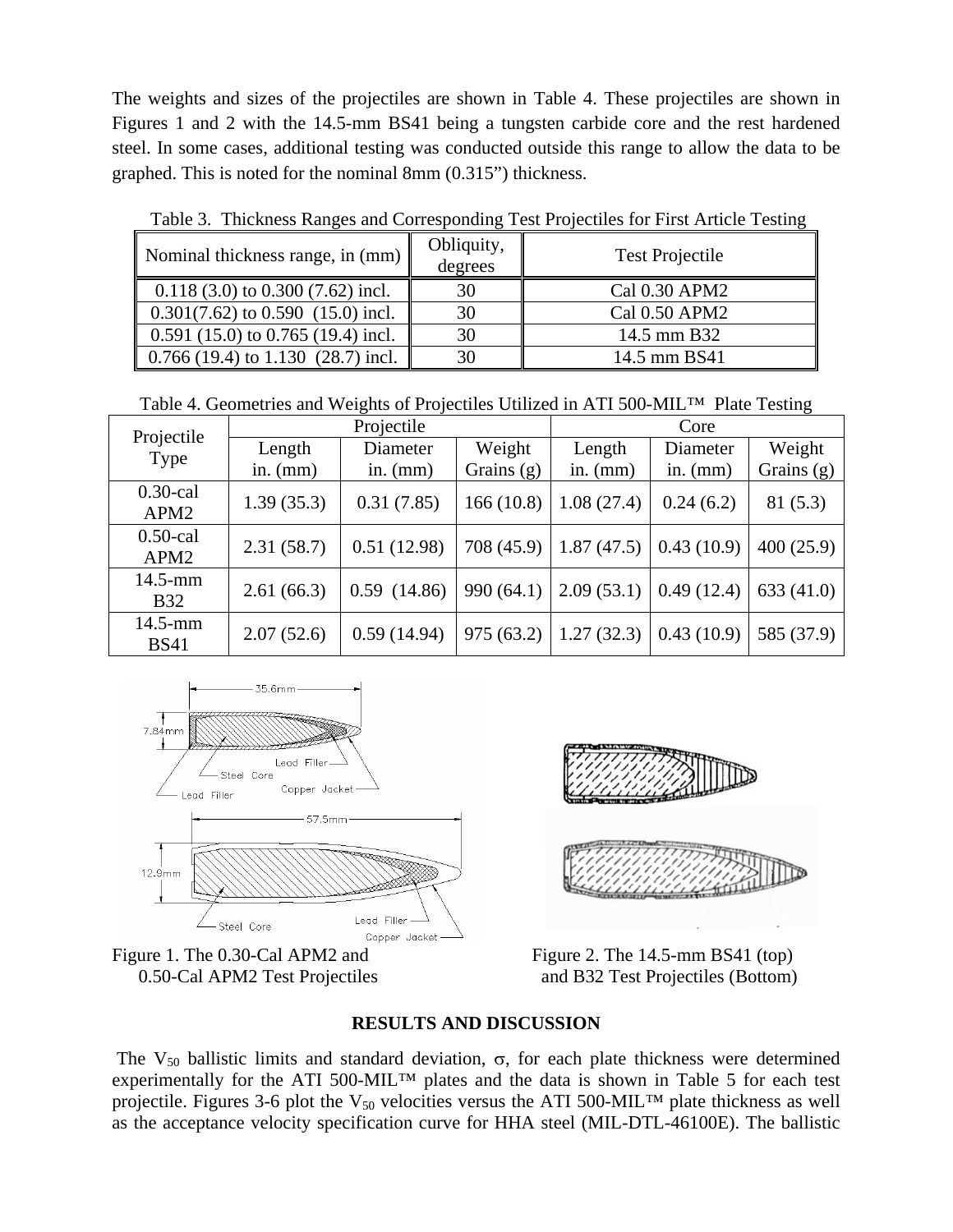advantage of increased alloying can be seen in Figures 3-6 where all the plates exceeded the minimum velocity acceptance velocities of the specification. The differences were significant for the thinner plates and approached the acceptance line as the thickness increased. The solid lines of the acceptance curves for MIL-DTL-46100E incorporate approximately two standard deviations reduction below typical performance, which provides an acceptable variance to allow the high hard plate to meet the specification.

| <b>Nominal</b><br>Thick.<br>in. $(mm)$ | Projectile      | <b>Actual</b><br><b>Thickness</b><br>in.(mm) | <b>Obliquity</b><br>Angle | $V_{50}$<br>ft/s $(m/s)$ | <b>Standard</b><br><b>Deviation</b><br>$ft/s$ (m/s) |
|----------------------------------------|-----------------|----------------------------------------------|---------------------------|--------------------------|-----------------------------------------------------|
| 0.1875(4.8)                            | 0.30 cal APM2   | 0.202(5.1)                                   | 30                        | 2174 (663)               | 43(13)                                              |
| 0.250(6.35)                            | $0.30$ cal APM2 | 0.272(6.9)                                   | 30                        | 2688 (819)               | 36(11)                                              |
| 0.3125(7.94)                           | $0.30$ cal APM2 | 0.305(7.7)                                   | 30                        | 2672 (814)               | 40(12)                                              |
| 0.3125(7.94)                           | 0.50 cal APM2   | 0.305(7.7)                                   | 30                        | 2058 (627)               | 47(14)                                              |
| 0.375(9.53)                            | 0.50 cal APM2   | 0.381(9.7)                                   | 30                        | 2373 (723)               | 43(13)                                              |
| 0.500(12.70)                           | 0.50 cal APM2   | 0.517(3.1)                                   | 30                        | 2582 (787)               | 56(17)                                              |
| 0.625(15.88)                           | 14.5mm B32      | 0.614(15.6)                                  | 30                        | 2396 (730)               | 43(13)                                              |
| $0.625(15.88)$ *                       | 14.5mm B32      | 0.607(15.4)                                  | 30                        | 2424 (739)               | 32(9)                                               |
| 0.750(19.05)                           | 14.5mm B32      | 0.742(18.8)                                  | 30                        | 2760 (841)               | 43(13)                                              |
| 1.000(25.40)                           | 14.5mm BS41     | 0.966(24.5)                                  | 30                        | 2851 (869)               | 56 (17)                                             |

Table 5. V<sub>50</sub> Plate Acceptance Results

\* Retest



Figure 3. ATI 500-MIL<sup>TM</sup> Plate Thickness versus  $V_{50}$  Velocity for the 0.30-Cal APM2  $\omega$  30<sup>°</sup> Obliquity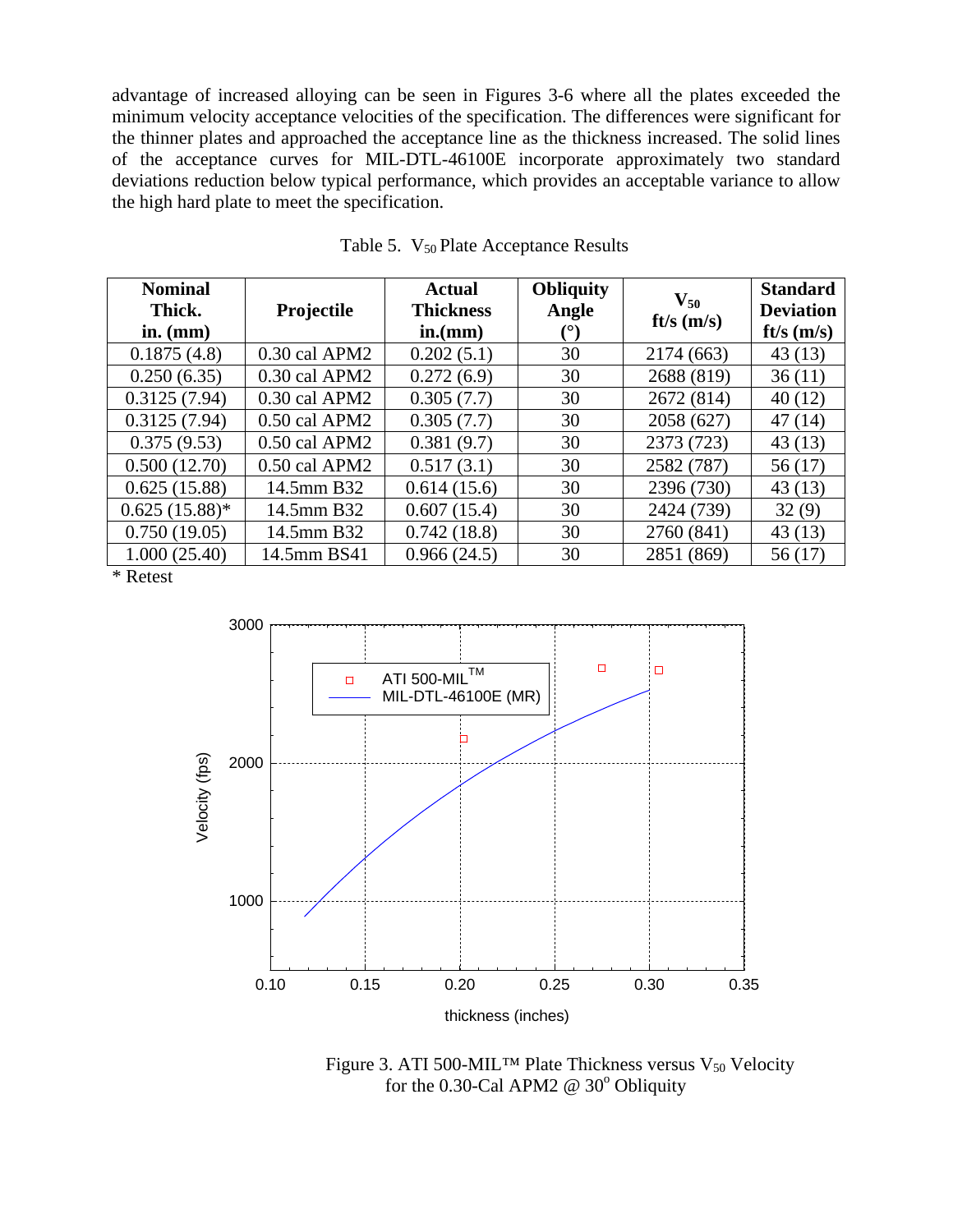

Figure 5. ATI 500-MIL<sup>TM</sup> Plate Thickness versus  $V_{50}$  Velocity for the 14.5mm B32  $\omega$  30 $\degree$  Obliquity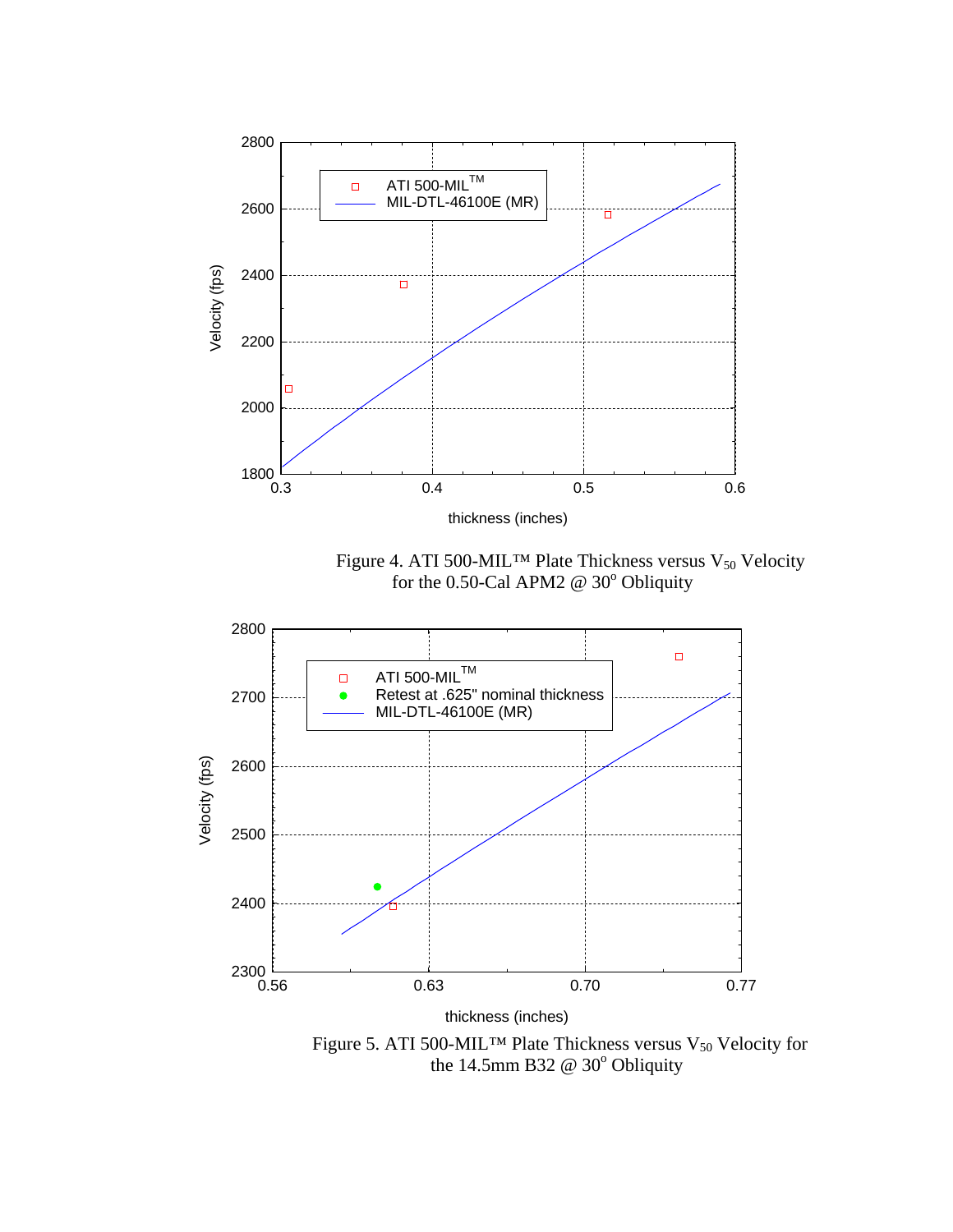

The 0.625" thick plate that did not meet the velocity requirement for the first ballistic plate and was retested in accordance with the procedures in the specification. The second plate passed by 35 fps. The effect of the projectile diameter to the thickness of the plate may be a contributing factor on possible plug formation for this thickness for this projectile. At 1.00" thickness, the ability to harden the plates by air-quenching may be reaching a limit, resulting in the  $V_{50}$  velocity approaching the requirement. The armor applications for HHA plates over 0.750" is, however, limited and the most important observation is the response of the thinner plates to the ballistic test projectiles. This significant performance is a direct result of the alloying of ATI 500-MIL™ steel. The first ordered thickness of MIL-DTL-46100E starts at 0.118" (3mm) and ATI Defense is expected to eventually produce plates between 0.118" - 0.1875".

#### **CONCLUSIONS**

This paper has documented the ballistic performance of the first Class 2 auto-tempered HHA steel under MIL-DTL-46100E. The increased alloying of ATI 500-MIL™ steel has resulted in a very tough high hard steel for both blast and ballistic applications. The development and availability of an air-quenched, auto-tempered HHA steel increases the availability of high hard plate as traditional water or oil quench and temper facilities are not required. This new class of tough, HHA steel plates will increase the metallic armor solutions to armor designers.